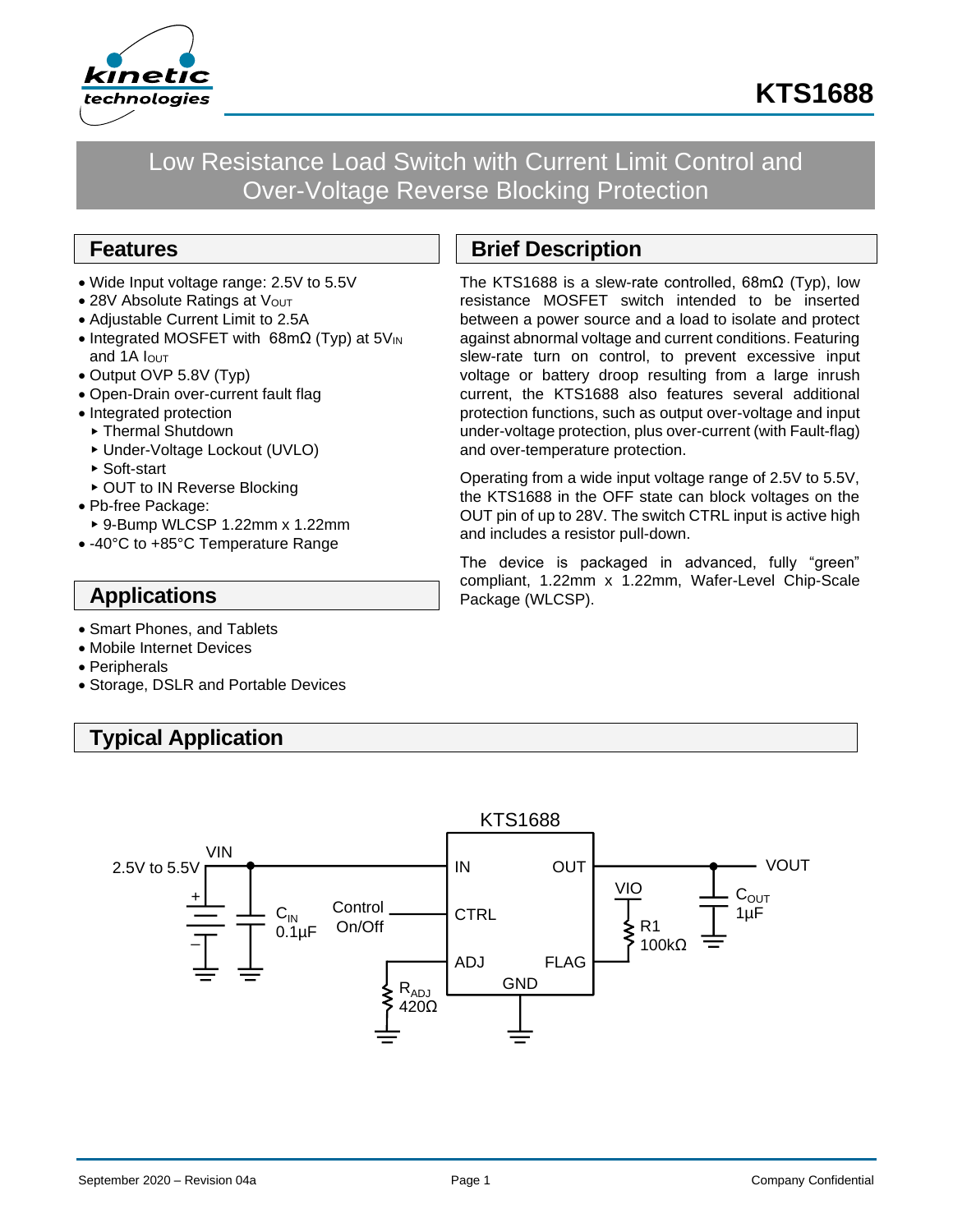

# **KTS1688**

# **Pin Descriptions**

| Pin#           | <b>Name</b> | <b>Function</b>                                                                                                                     |            |                          |  |
|----------------|-------------|-------------------------------------------------------------------------------------------------------------------------------------|------------|--------------------------|--|
| A3, B3         | <b>OUT</b>  | <b>Switch Output</b>                                                                                                                |            |                          |  |
| A1, B1         | IN          | Supply Input: Input to the power switch                                                                                             |            |                          |  |
| A2             | <b>GND</b>  | Ground reference                                                                                                                    |            |                          |  |
| <b>B2</b>      |             |                                                                                                                                     |            |                          |  |
| C <sub>3</sub> | <b>CTRL</b> | Logic Enable Control Input: Active HIGH - GPIO compatible                                                                           | Logic HIGH | <b>Enable Operation</b>  |  |
|                |             |                                                                                                                                     | Logic LOW  | <b>Disable Operation</b> |  |
| C <sub>1</sub> | <b>FLAG</b> | Flag Output: Active LOW, open-drain to indicate current limiting. . External pull-up resistor of<br>greater than 10k is recommended |            |                          |  |
| C <sub>2</sub> | <b>ADJ</b>  | Current Limit adjustment pin: An external resistor from ADJ to GND sets the current limit at the<br>output.                         |            |                          |  |

#### **WLCSP-9**



9-Bump 1.22 x 1.22 mm WLCSP Package

**Top Mark** WW = Device ID Code,  $XX =$  Date Code,  $YY =$  Assembly Code, ZZZZ = Serial Number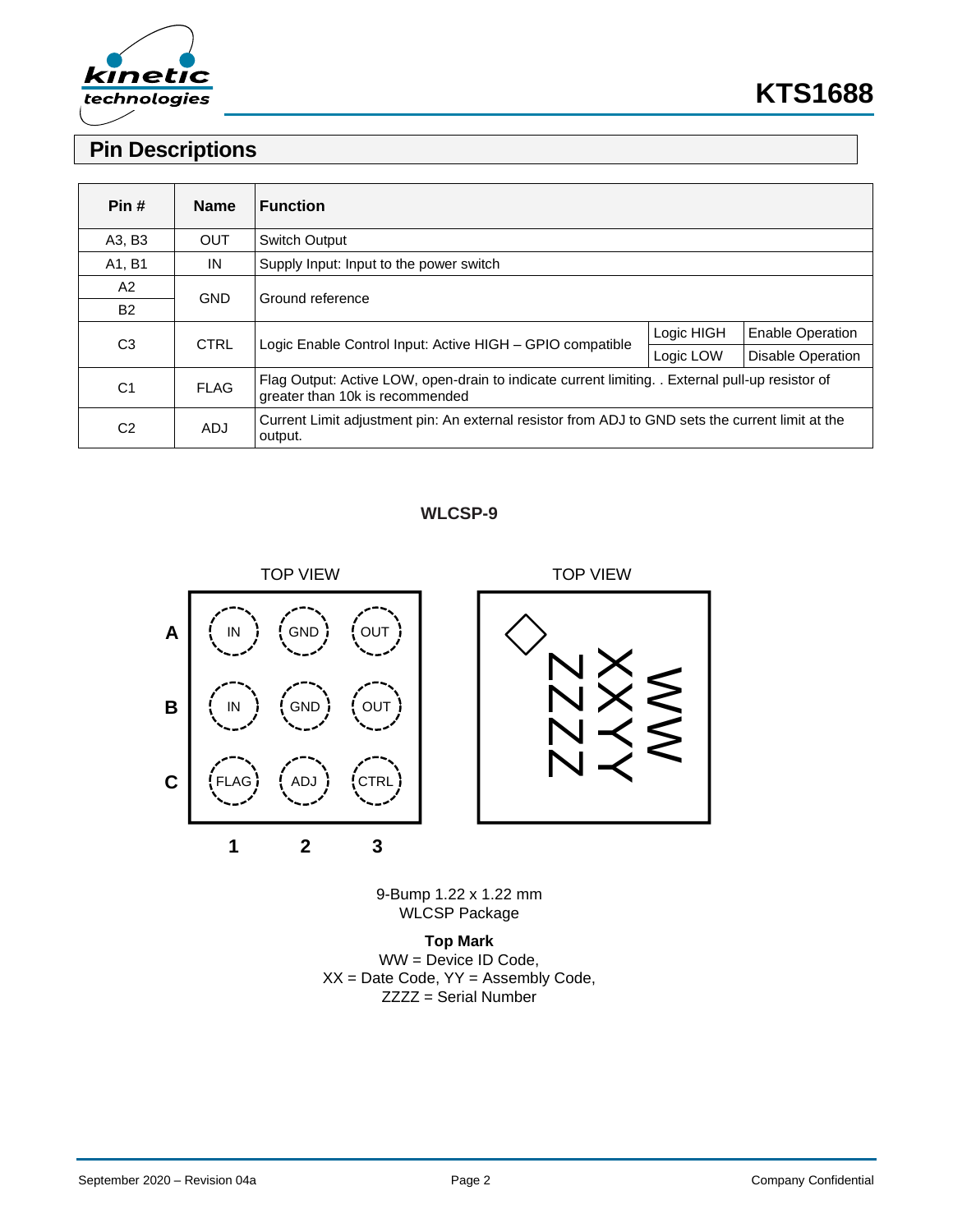

### **Absolute Maximum Ratings<sup>1</sup>**

#### $(T_A = 25^{\circ}C$  unless otherwise noted)

| Symbol                      | <b>Description</b>                             | Value            | <b>Units</b> |  |
|-----------------------------|------------------------------------------------|------------------|--------------|--|
| <b>OUT</b>                  | Output voltage                                 | $-0.3$ to $28.0$ |              |  |
| IN                          | Input Voltage                                  |                  | V            |  |
| CTRL, FLAG, ADJ             | Control, Flag and Adjust pins                  | $-0.3$ to $6.0$  |              |  |
| <b>I</b> sw                 | Maximum Continuous Switch Current <sup>2</sup> | 2.8              | A            |  |
| t <sub>PD</sub>             | Total Power Dissipation at $T_A = 25^{\circ}C$ | 1.0              | W            |  |
| TJ                          | <b>Operating Junction Temperature</b>          | $-40$ to $+150$  | $^{\circ}C$  |  |
| $\mathsf{T}_{\textsf{STG}}$ | <b>Storage Junction Temperature</b>            | $-65$ to $+150$  | °C           |  |

### **Thermal Capabilities**

| <b>Symbol</b>       | <b>Description</b>                                    | Value   | Units          |
|---------------------|-------------------------------------------------------|---------|----------------|
| $\Theta$ JA         | Thermal Resistance – Junction to Ambient <sup>3</sup> | 95      | $\degree$ C /W |
| P <sub>D</sub>      | Maximum Power Dissipation at $T_A \leq 25^{\circ}C$   |         | W              |
| ΔΡ <sub>Ρ</sub> /ΔΤ | Derating Factor Above $Ta = 25^{\circ}C$              | $-10.5$ | $mW$ /°C       |

### **Recommended Operation Conditions<sup>4</sup>**

| <b>Symbol</b>   | <b>Description</b>                   | Value          | <b>Units</b> |
|-----------------|--------------------------------------|----------------|--------------|
| V <sub>IN</sub> | Supply Voltage                       | 2.5 to 5.5     |              |
| <b>TA</b>       | <b>Ambient Operating Temperature</b> | $-40$ to $+85$ | $\sim$       |

### **Ordering Information**

| <b>Part Number</b> | <b>Marking</b>         | Operating<br>Temperature | Package |  |
|--------------------|------------------------|--------------------------|---------|--|
| KTS1688EUH-TR      | JFXXYZZZZ <sup>5</sup> | -40°C to +85°C           | WLCSP-9 |  |

2. Maximum Junction Temperature = 85°C

<sup>1.</sup> Stress exceeding the absolute maximum rating may damage the device. The device may not function or be operable above the recommended operating conditions and stressing the parts to these levels is not recommended. In addition, extended exposure to stresses above the recommended operating conditions may effect device reliability. The absolute maximum ratings are stress ratings only.

<sup>3.</sup> Junction to Ambient thermal resistance is highly dependent on PCB layout. Values are based on thermal properties of the device when soldered to an EV board.

<sup>4.</sup> The recommended Operating Conditions table defines the conditions for actual device operation. Recommended operating conditions are specified to ensure optimal performance to the datasheet specifications. Kinetic does not recommend exceeding them or designing to Absolute Maximum Rating.

<sup>5.</sup> XX = Date Code, YY = Assembly Code, ZZZZ = Serial Number.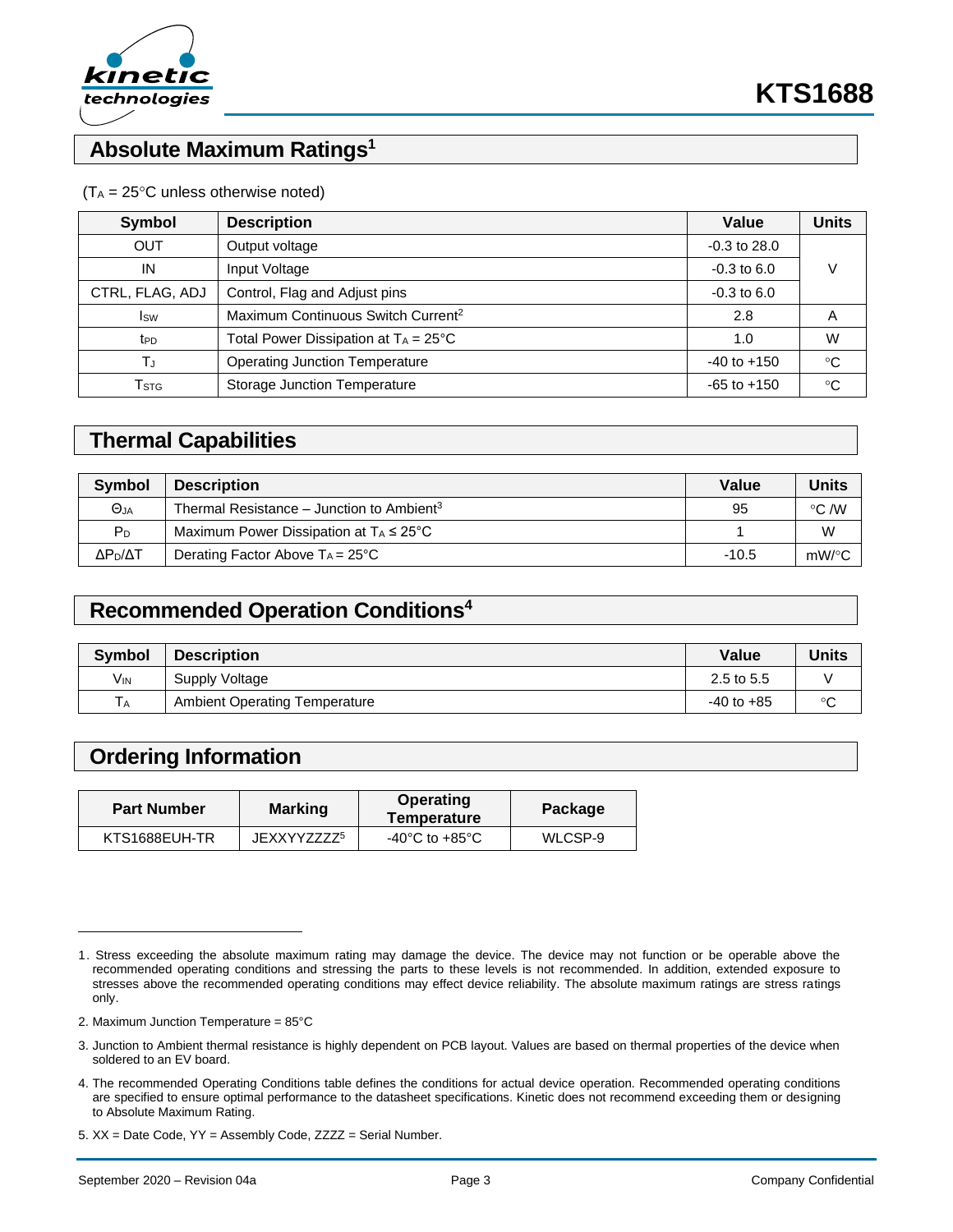

# **Electrical Characteristics<sup>6</sup>**

| Symbol                         | <b>Description</b>                      | <b>Conditions</b>                                                                          | Min  | <b>Typ</b>     | <b>Max</b>   | <b>Units</b>    |
|--------------------------------|-----------------------------------------|--------------------------------------------------------------------------------------------|------|----------------|--------------|-----------------|
| <b>Basic Operation</b>         |                                         |                                                                                            |      |                |              |                 |
| V <sub>IN</sub>                | Input Voltage                           |                                                                                            | 2.5  |                | 5.5          | $\vee$          |
| VUVLO                          | Under-Voltage Lockout                   | V <sub>IN</sub> Increasing                                                                 |      | 2.3            |              | $\vee$          |
| VUVLO_HYS                      | <b>UVLO Hysteresis</b>                  |                                                                                            |      | 0.3            |              | $\vee$          |
| ISD(OFF)                       | <b>Shutdown Current</b>                 | $V_{IN}$ = 5.5V, CTRL = GND                                                                |      | 1.0            | 4.0          | μA              |
| lo                             | Quiescent Current                       | $I_{\text{OUT}} = 0 \text{mA}$                                                             |      | 120            | 160          | μA              |
| R <sub>ON</sub>                | <b>ON Resistance</b>                    | $V_{IN} = 5.0V$ , $I_{OUT} = 1A$                                                           |      | 68             | 95           | $m\Omega$       |
|                                |                                         | $V_{IN} = 3.7V$ , $I_{OUT} = 1A$                                                           |      | 75             | 105          |                 |
| <b>V<sub>IH</sub></b>          | <b>CTRL Input Logic HIGH</b><br>Voltage | $V_{IN} = 2.5V$ to 5.5V                                                                    | 1.25 |                |              | $\vee$          |
| $V_{IL}$                       | <b>CTRL Input Logic LOW</b><br>Voltage  | $V_{\text{IN}}$ = 2.5V to 5.5V                                                             |      |                | 0.55         | $\vee$          |
| VOL_FLAG                       | FLAG Output Logic LOW<br>Voltage        | $V_{IN}$ = 5V, $I_{SINK}$ = 1mA                                                            |      | 0.1            | 0.2          | $\vee$          |
|                                |                                         | $V_{IN} = 2.5V$ , $I_{SINK} = 1mA$                                                         |      | 0.15           | 0.30         |                 |
| FLAG_LK                        | FLAG Output High Leakage<br>Current     | $V_{IN} = 5V$ , Switch On                                                                  |      |                | $\mathbf{1}$ | μA              |
| RCTRL                          | Pull-Down Resistance at CTRL<br>Pin     |                                                                                            |      | 4              |              | MΩ              |
|                                | <b>Over-Voltage Protection</b>          |                                                                                            |      |                |              |                 |
| VOV_TRIP                       | Output OVP Lockout                      | Vout Rising Threshold                                                                      | 5.5  | 5.8            | 6.0          | V               |
|                                |                                         | V <sub>OUT</sub> Falling Threshold                                                         |      | 5.7            |              |                 |
| <b>OUTHYS</b>                  | Output OVP Hysteresis                   |                                                                                            |      | 0.1            |              | $\vee$          |
| Tovp                           | <b>OVP Response Time</b>                | $I_{\text{OUT}} = 0.5A$ , $C_L = 1\mu F$ , $T_A = 25^{\circ}C$ ,<br>Vout from 5.5V to 6.0V |      | 0.2            |              | μs              |
|                                | <b>Over-Current Protection</b>          |                                                                                            |      |                |              |                 |
| <b>LIM</b>                     | <b>Current Limit</b>                    | $V_{IN}$ = 5V, $R_{ADJ}$ = 420 $\Omega$ ,<br>$V_{\text{OUT}} = 1.68V$ to $5V^7$            | 2.2  | 2.5            | 2.8          | Α               |
| tocp                           | Over-Current Response Time              | Moderate Over-Current Condition,<br>$I_{OUT} \geq I_{LIM}$ $V_{OUT} \leq V_{IN}$           |      | $\overline{7}$ |              | μs              |
| toc_FLAG                       | Over-Current Flag Response<br>Time      | When Over-Current Occurs to<br>Flag Pulling LOW                                            |      | 9              |              | ms              |
| <b>TSD</b>                     | <b>Thermal Shutdown</b>                 |                                                                                            |      | 150            |              | °C              |
| <b>THYST</b>                   | <b>Thermal Hysteresis</b>               |                                                                                            |      | 20             |              | $\rm ^{\circ}C$ |
| <b>Dynamic Characteristics</b> |                                         |                                                                                            |      |                |              |                 |
| <b>T</b> DON                   | Turn-On Delay <sup>8</sup>              |                                                                                            |      | 0.6            |              | ms              |
| t <sub>R</sub>                 | VOUT Rise Time <sup>8</sup>             | $V_{IN} = 5V$ , $R_L = 100\Omega$ , $C_L = 1 \mu F$ ,                                      |      | 0.6            |              | ms              |
| t <sub>DOFF</sub>              | <b>Turn-Off Delay</b>                   | $T_A = 25$ °C, $R_{ADJ} = 2040\Omega$                                                      |      | 0.1            |              | ms              |
| tF                             | V <sub>OUT</sub> Fall Time              |                                                                                            |      | 0.22           |              | ms              |

Unless otherwise noted,  $V_{IN} = 2.5V$  to 5.5V,  $T_A = -40^{\circ}C$  to  $+85^{\circ}C$ , typical values are at  $V_{IN} = 5V$  and  $T_A = 25^{\circ}C$ .

7. Based on characterization with a 1% tolerance resistor

8. Timing defined in Figure 1

<sup>6.</sup> KTS1688 is guaranteed to meet performance specifications over the –40°C to +85°C operating temperature range by design, characterization and correlation with statistical process controls.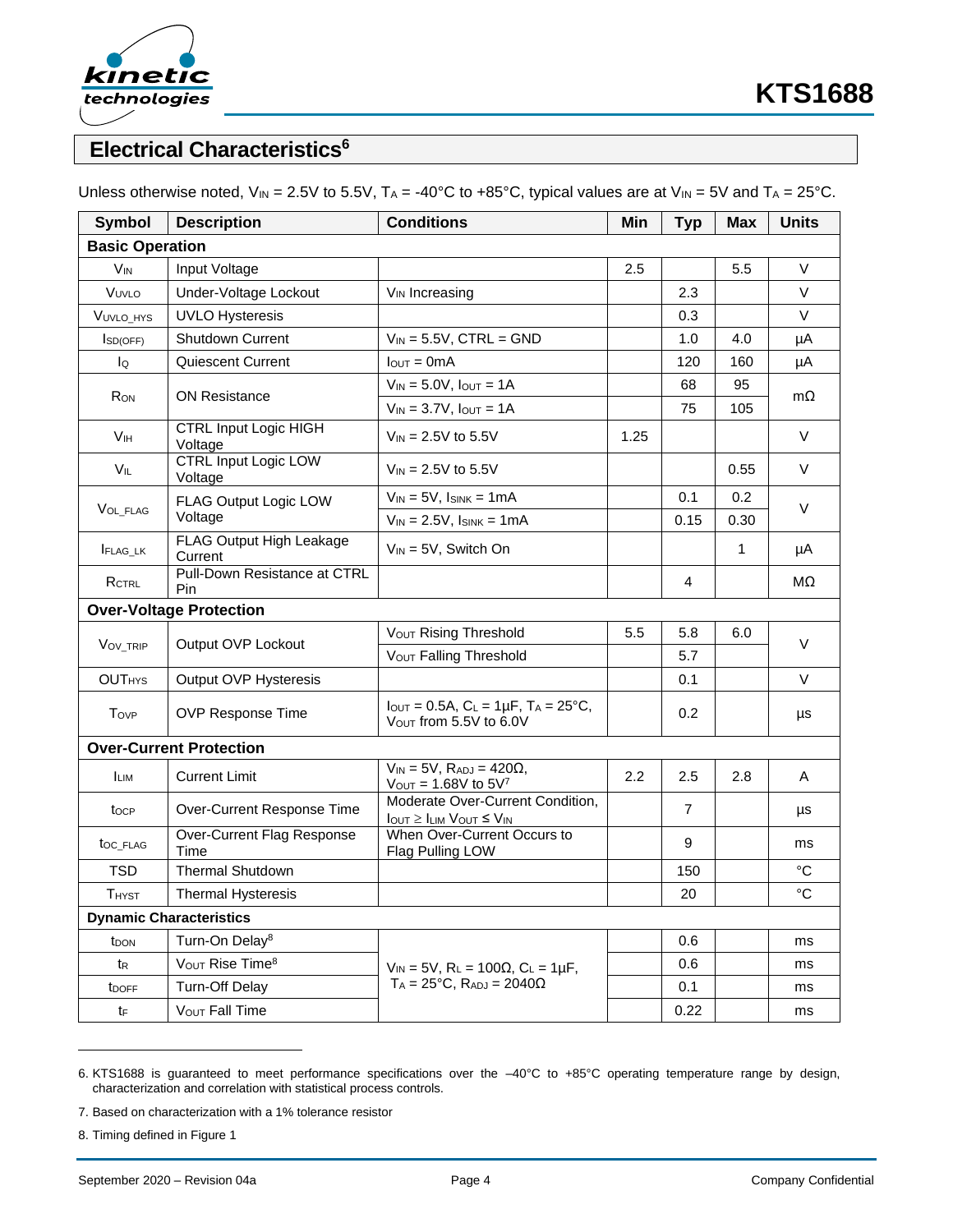



**Figure 1. Timing Diagram**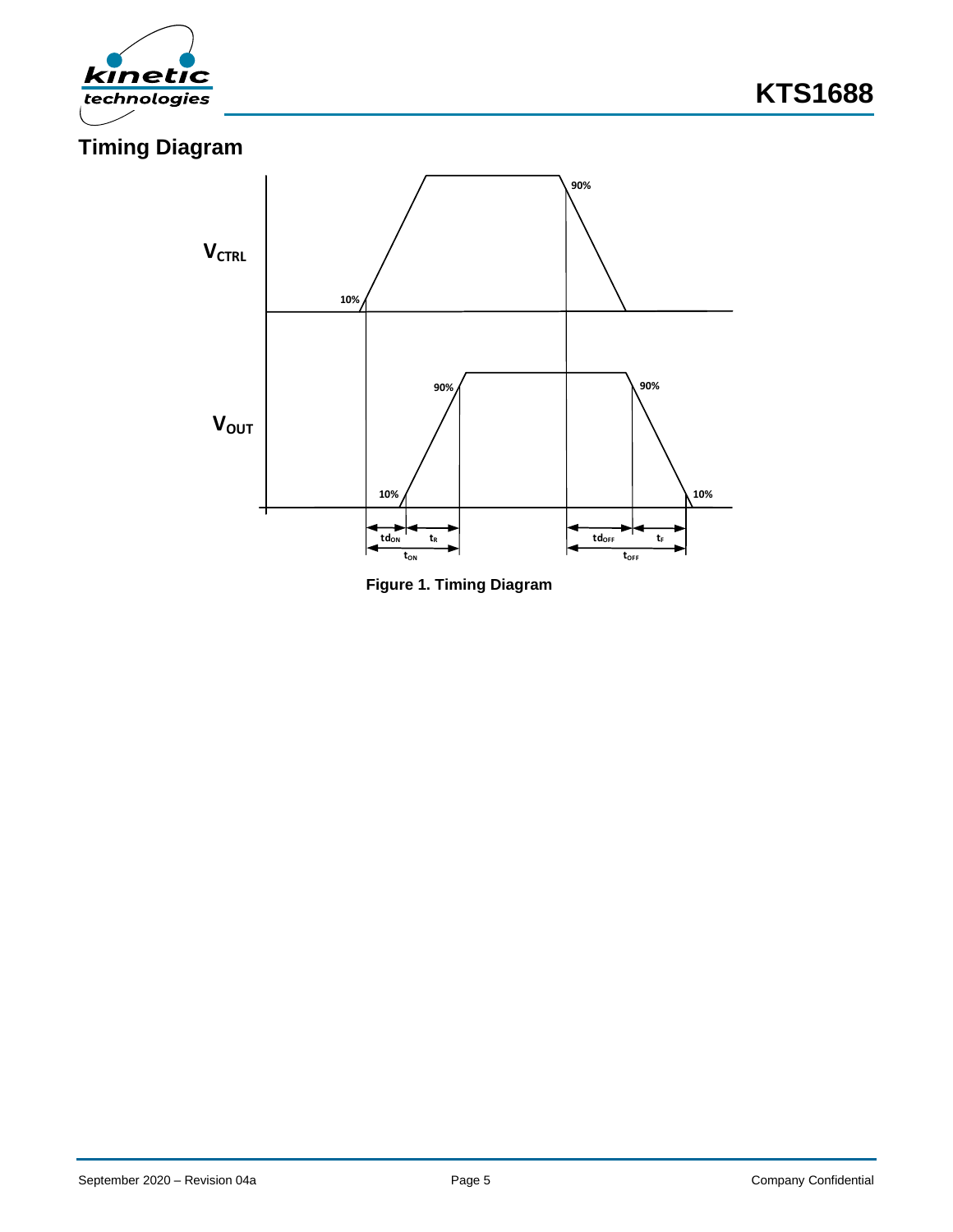

# **Typical Characteristics**





CTRL Enable Threshold vs. VIN



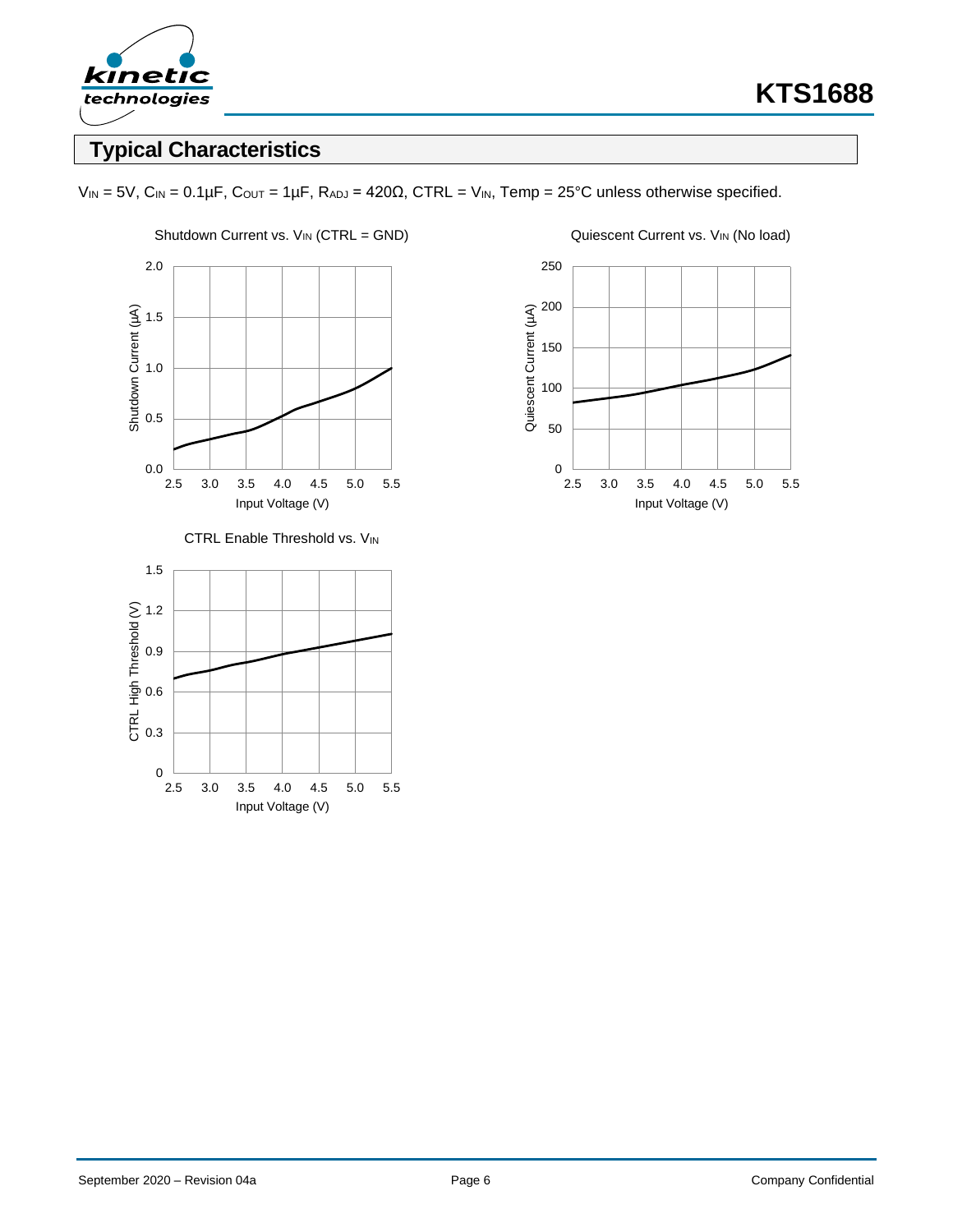

# **Typical Characteristics (continued)**

 $V_{IN} = 5V$ ,  $C_{IN} = 0.1 \mu F$ ,  $C_{OUT} = 1 \mu F$ ,  $R_{ADJ} = 420 \Omega$ ,  $CTRL = V_{IN}$ ,  $Temp = 25°C$  unless otherwise specified.



Tek Stop **CTRL** 1V / div  $\overline{3}$ VOUT 1V / div  $\overline{a}$ 100µs / div



September 2020 – Revision 04a **Page 7** Page 7 **Page 7** Company Confidential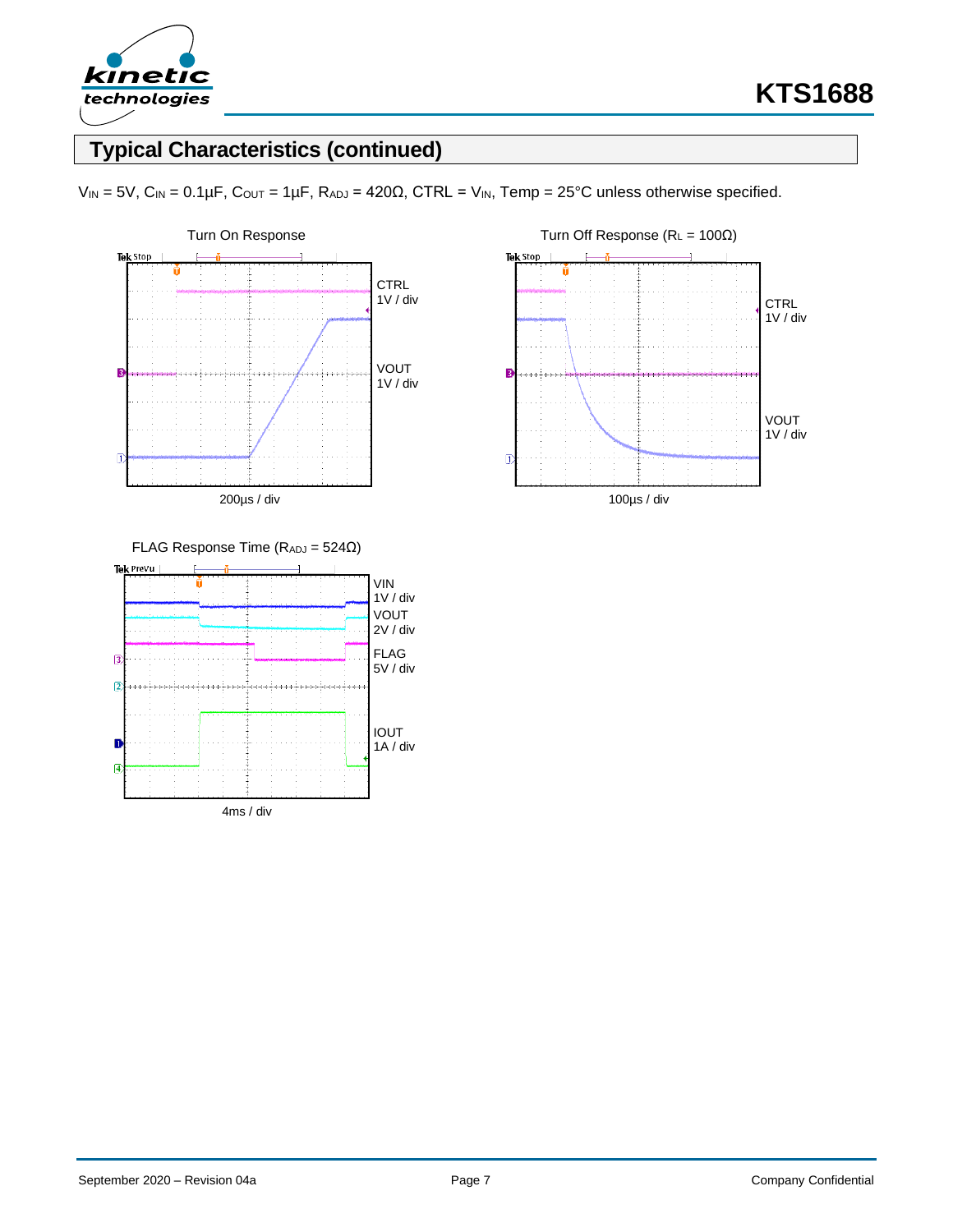

### **Functional Block Diagram**



### **Functional Description**

The KTS1688 is a slew-rate controlled, 68mΩ, low resistance MOSFET switch intended to be inserted between a power source and a load to isolate and protect against abnormal voltage and current conditions. Featuring slew-rate turn on control, to prevent excessive voltage droop resulting from large inrush current, the KTS1688 also features several additional protection functions, such as output over-voltage and input under-voltage protection, plus over-current and over-temperature protection.

Operating from a wide input voltage range of 2.5V to 5.5V, the KTS1688 in the OFF state can block voltages on the OUT pin of up to 28V.

#### **Under-Voltage Lockout (UVLO)**

When CTRL is taken high, the UVLO function will keep the switch in the OFF state until the input voltage rises above the UVLO threshold. If the input voltage falls below this threshold the switch will return to the OFF state.

#### **Fault Reporting (FLAG)**

In an over-current condition the FLAG pin will be asserted LOW. A pull-up resistor should be connected from FLAG to the system I/O rail.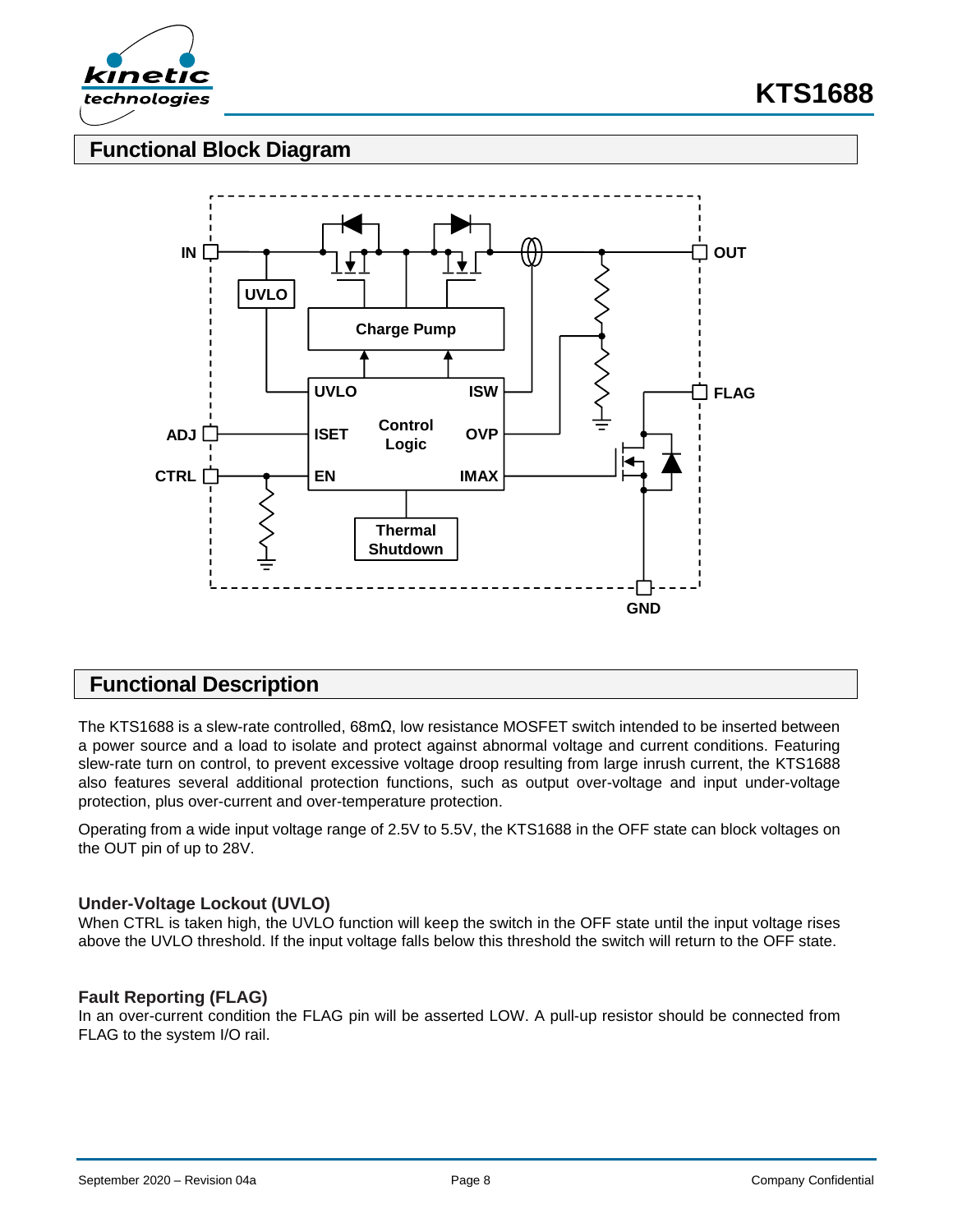

### **Current Limiting**

The current limit is set by an external resistor connected between the ADJ and GND pins. When the switch current reaches the maximum value set, the switch will act as constant current source until the power dissipation causes thermal shutdown. When the chip temperature cools, the device will recover and turn back on. The current limit resistor setting is shown below in [Figure 2.](#page-8-0) A resistor with a tolerance of 1% or less is recommended.



**Figure 2. Current Limit Resistor Settings<sup>9</sup>**

#### <span id="page-8-0"></span>**Thermal Protection**

The KTS1688 features thermal shutdown to prevent the device from overheating. The internal FETs turn off when the junction temperature exceeds +150°C (typ). The device exits thermal shutdown after the junction temperature cools by 20°C (typ) hysteresis.

<sup>&</sup>lt;sup>9</sup> Recommend 1% tolerance resistors.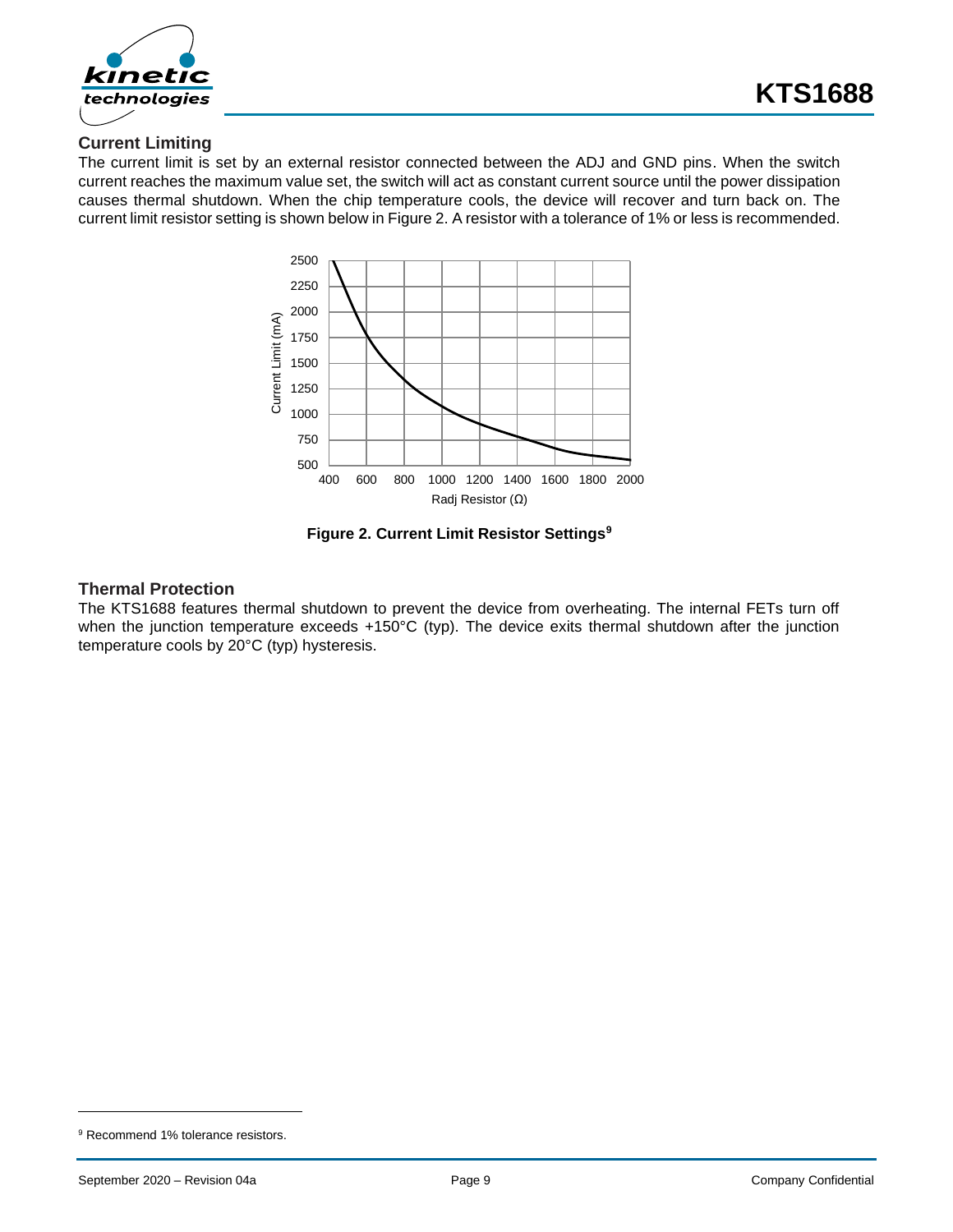

# **Applications**

#### **Input Capacitor**

For most applications, connect a 1nF ceramic capacitor as close as possible to the device from IN to GND to minimize the effect of parasitic trace inductance.

#### **OUT Output Capacitor**

The internal soft-start function allows the KTS1688 to charge an output capacitor up to 100μF without turning off due to overcurrent. As a minimum it is recommended to bypass OUT with a 1µF ceramic capacitor.

#### **Layout Recommendation**



**Figure 3. Recommended PCB Layout for WLCSP-9 Package**

**KTS1688**